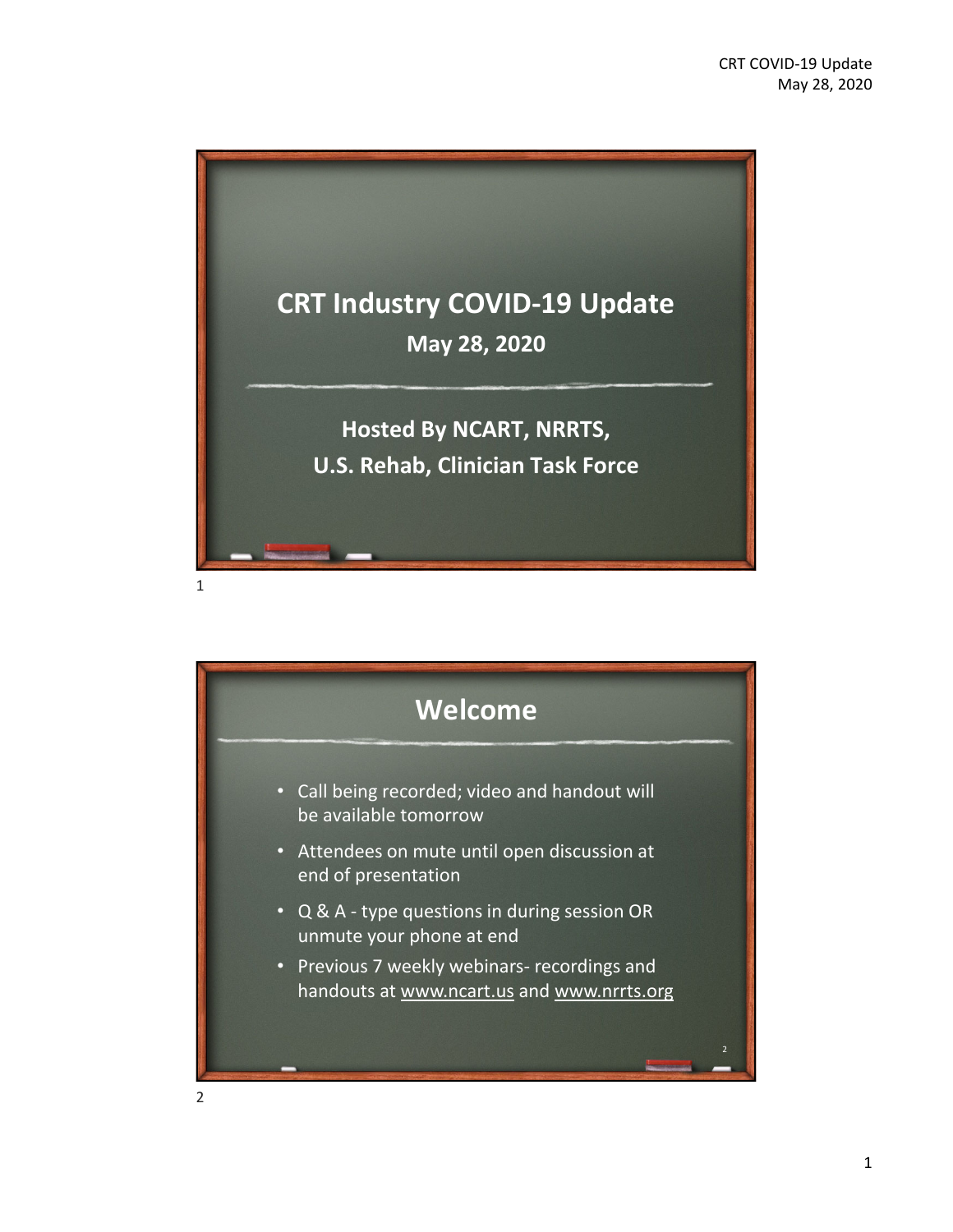

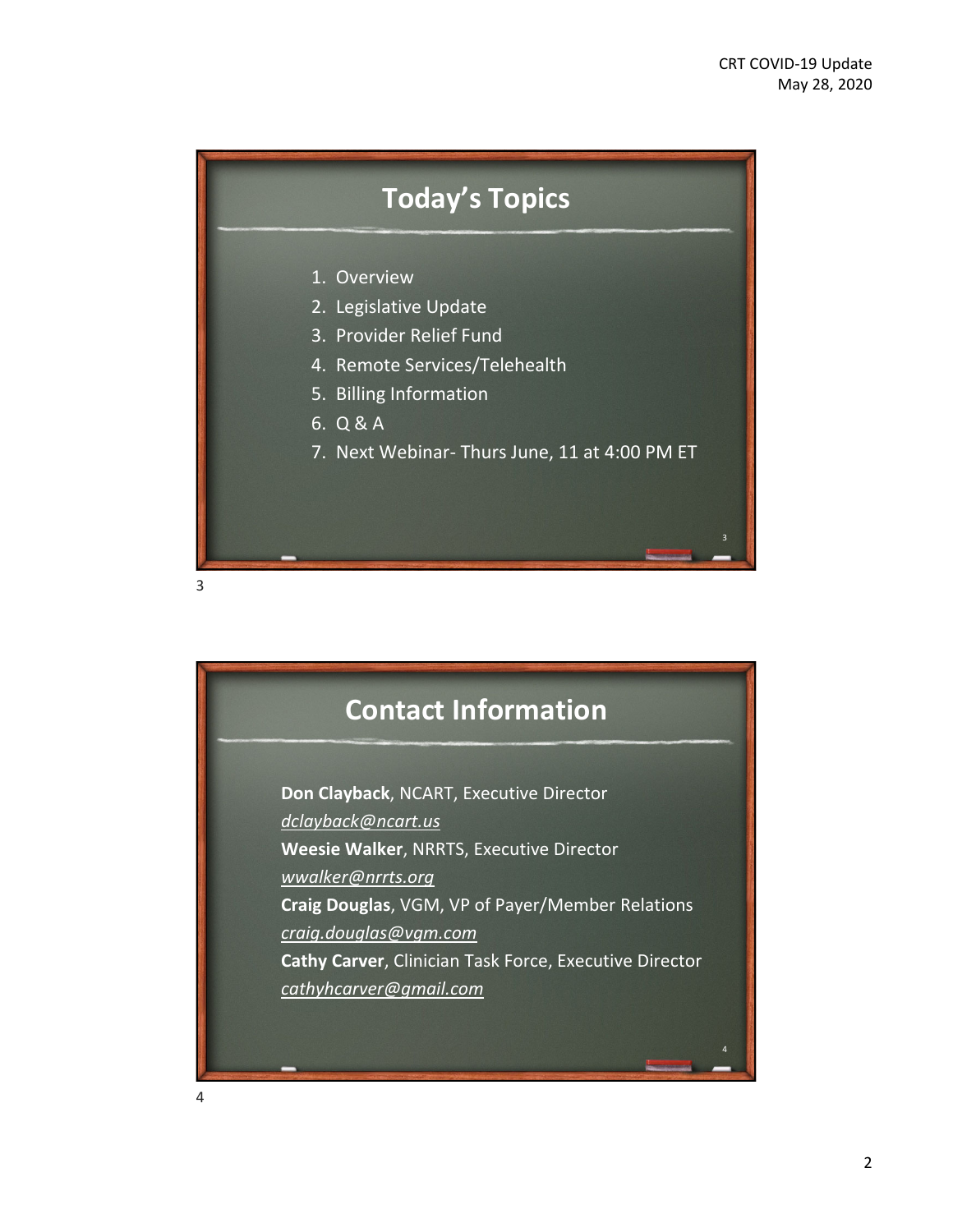# **Contact Info (cont'd)**

**Rita Stanley**, Sunrise Medical, VP of Gov't Relations *rita.stanley@sunmed.com* **Seth Johnson**, Quantum Rehab, SVP of Gov't Affairs *sjohnson@pridemobility.com* **Jim Stephenson**, Permobil, Reimb. & Coding Manager *jim.stephenson@permobil.com* **Mickae Lee**, NCART, Director of Advocacy & Comm. *mlee@ncart.us*

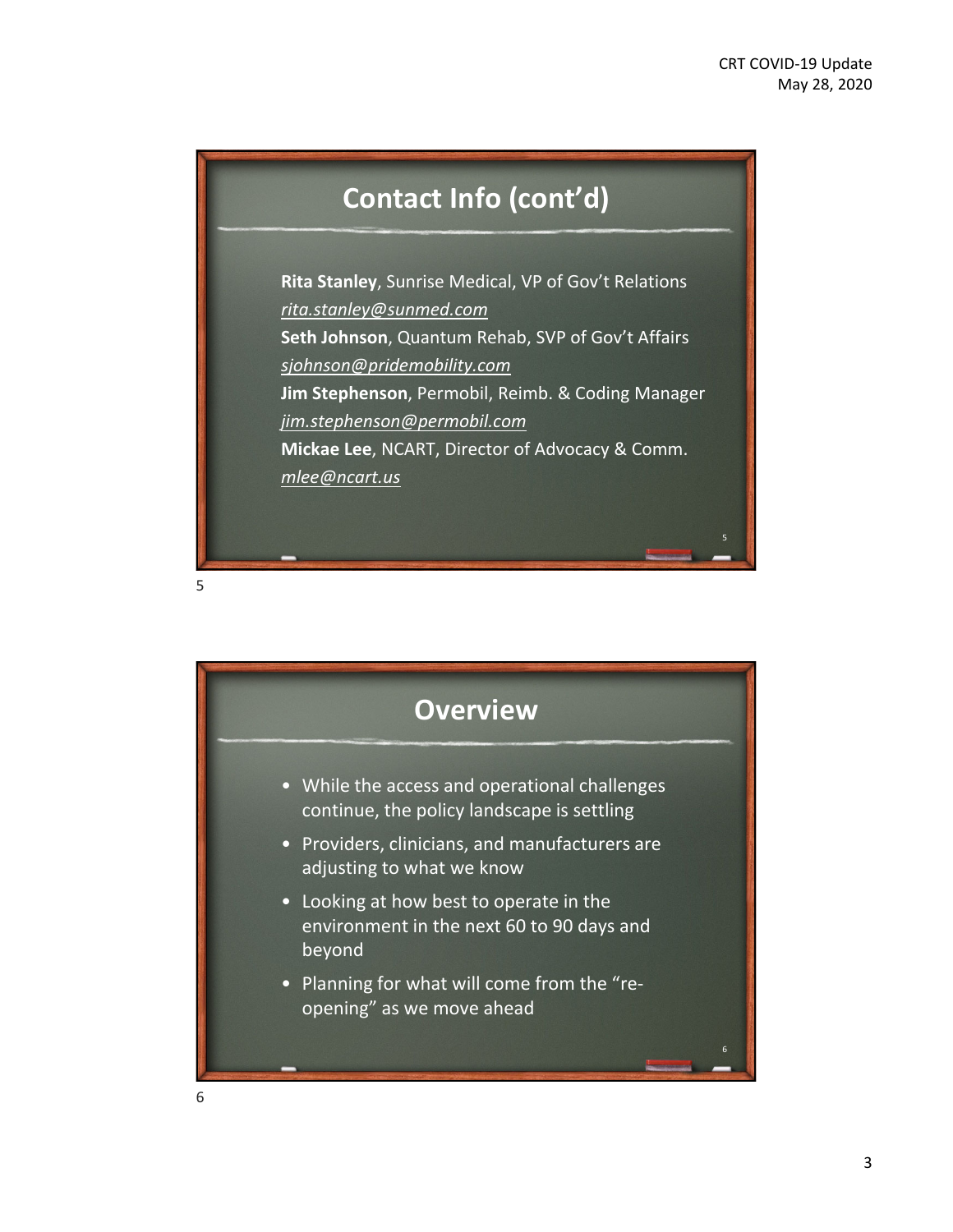

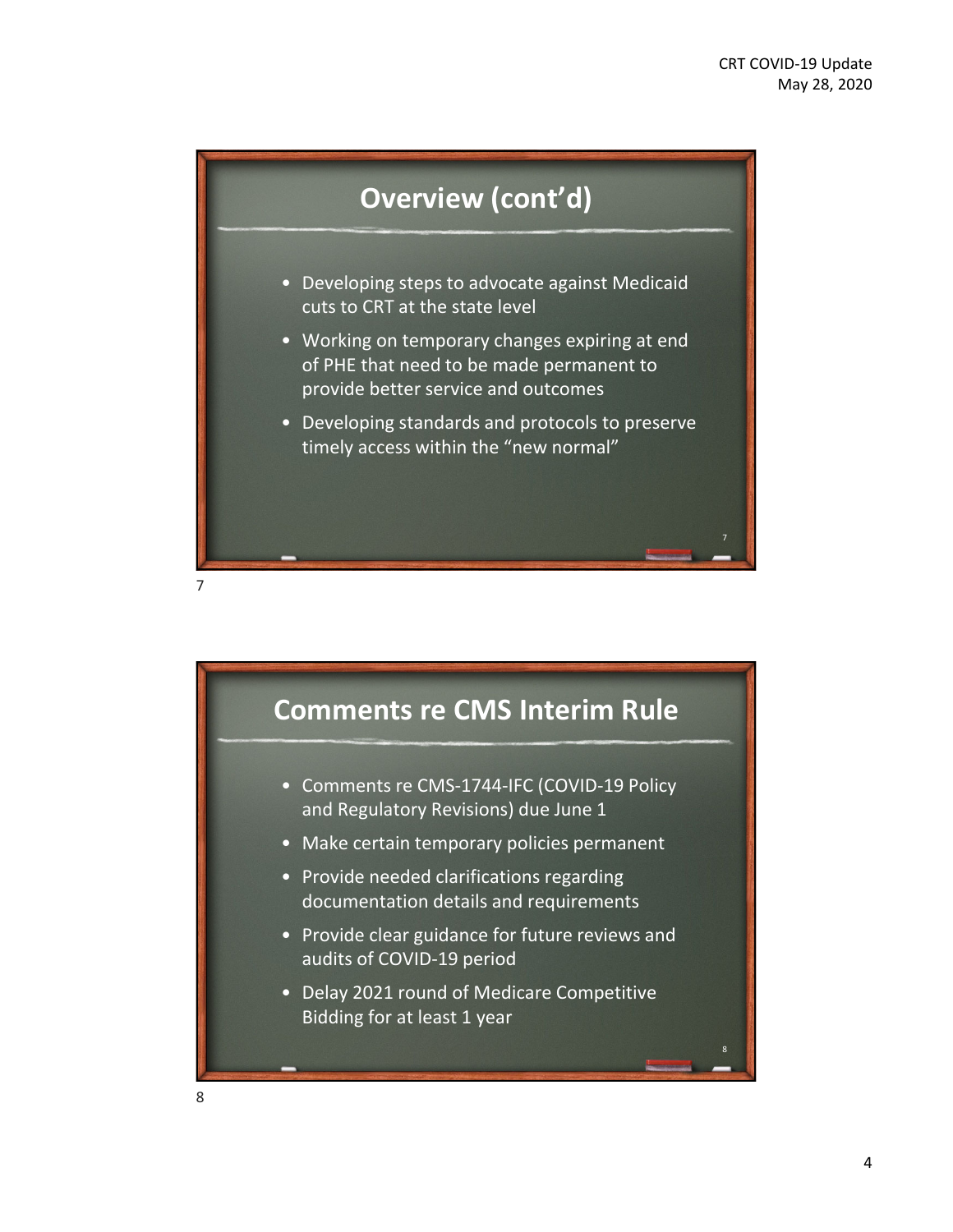## **Legislative Update**

#### **Congress**

- House & Senate in session this week
	- House rules change allows proxy voting for the first time on the House floor

### **Hearings on COVID Impact and Response**

#### **House passed HR 7020 – PPP Flexibility Act**

- Lowers payroll threshold to 60% from 75%
- Extends timeframe from 8 weeks to 24 weeks to qualify for loan forgiveness

**Senate had similar bill to provide PPP flexibility**



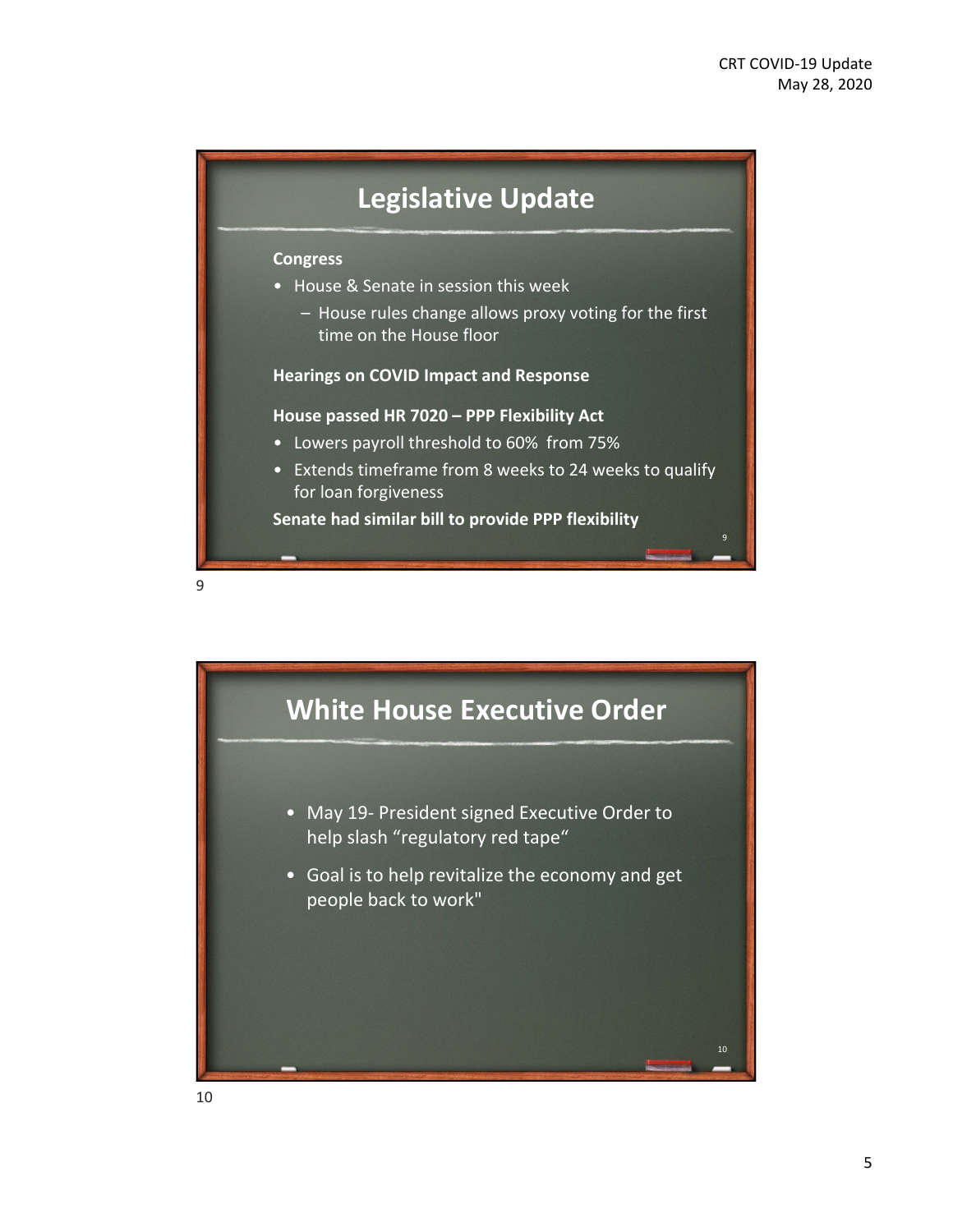

- \$175B for hospitals and healthcare providers
- \$50B GD for healthcare providers
- First \$30B distributed automatically to healthcare providers
- Payments sent April 10‐24
- EFT/ACH or paper check from UHC/Optum "HHSPAYMENT"
- **These are payments, not loans, to healthcare providers, and will not need to be repaid (as long as you use as intended)**



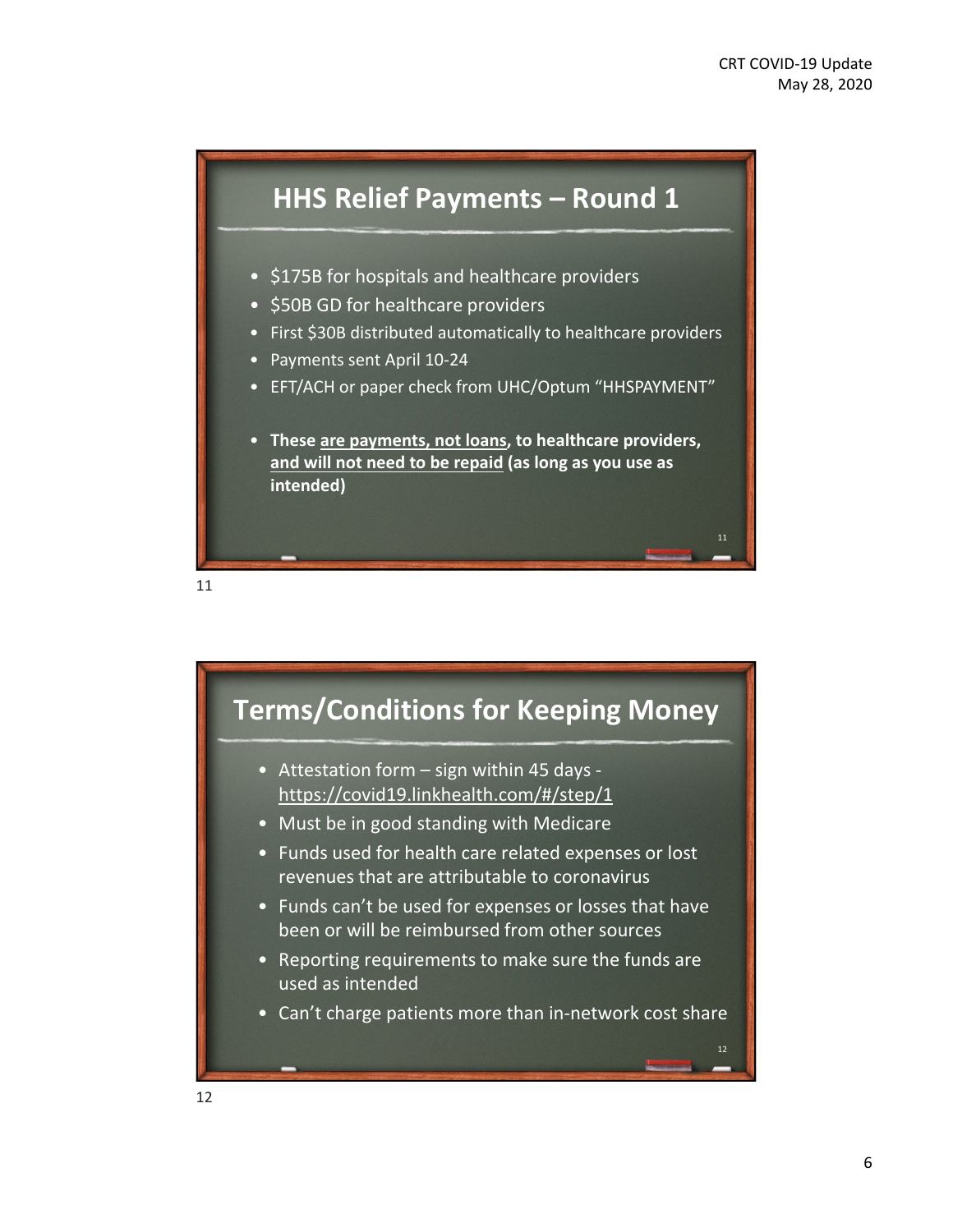

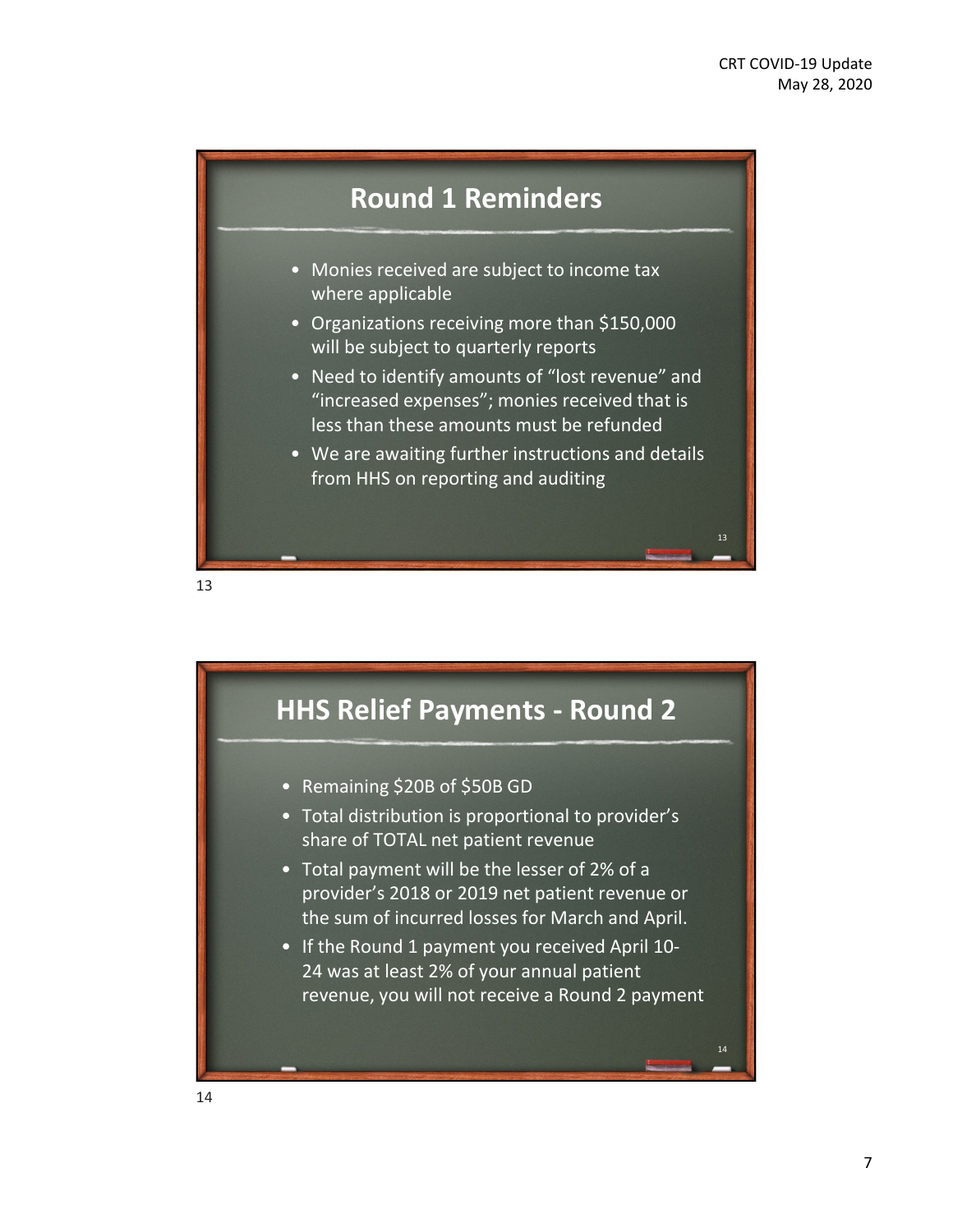



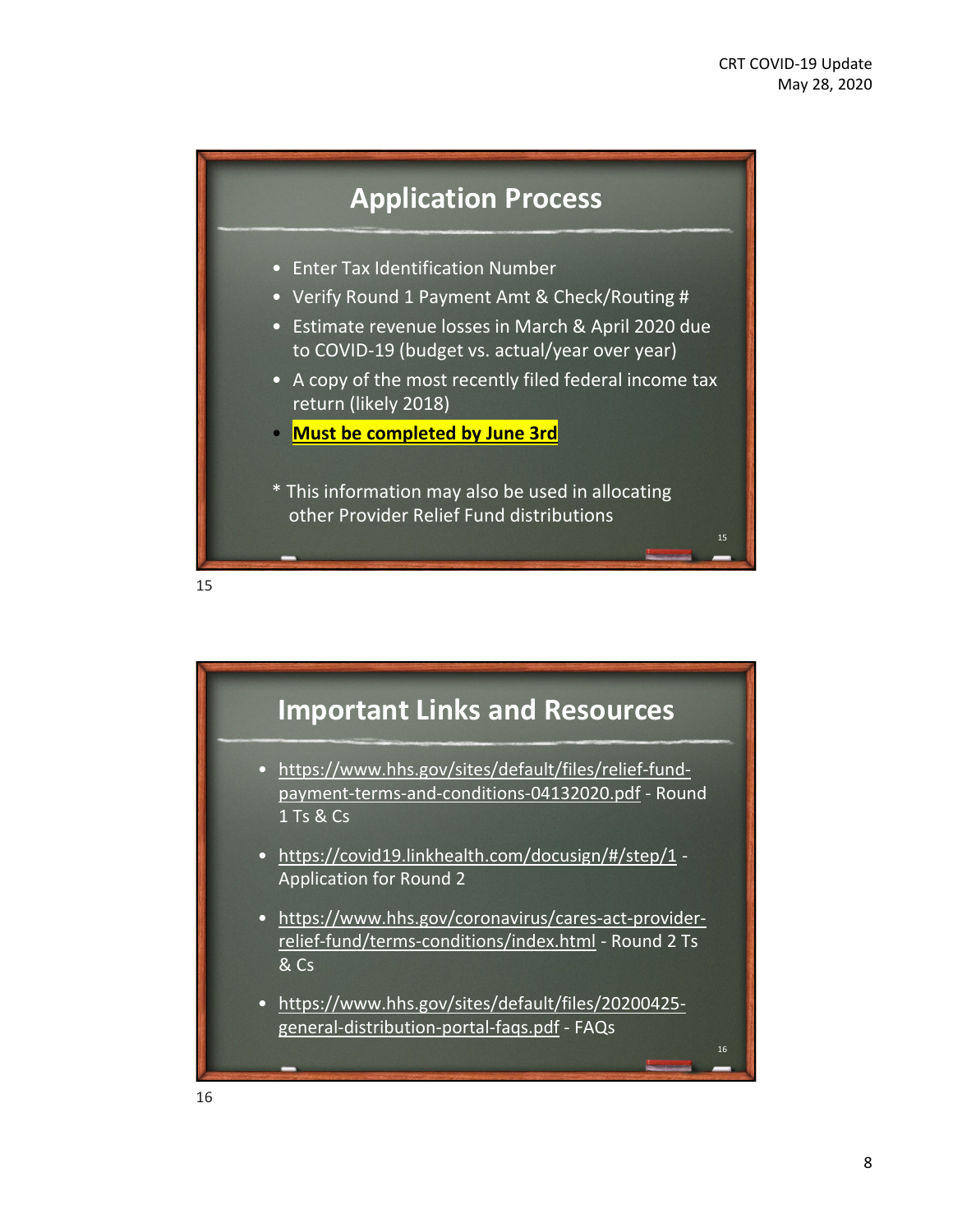

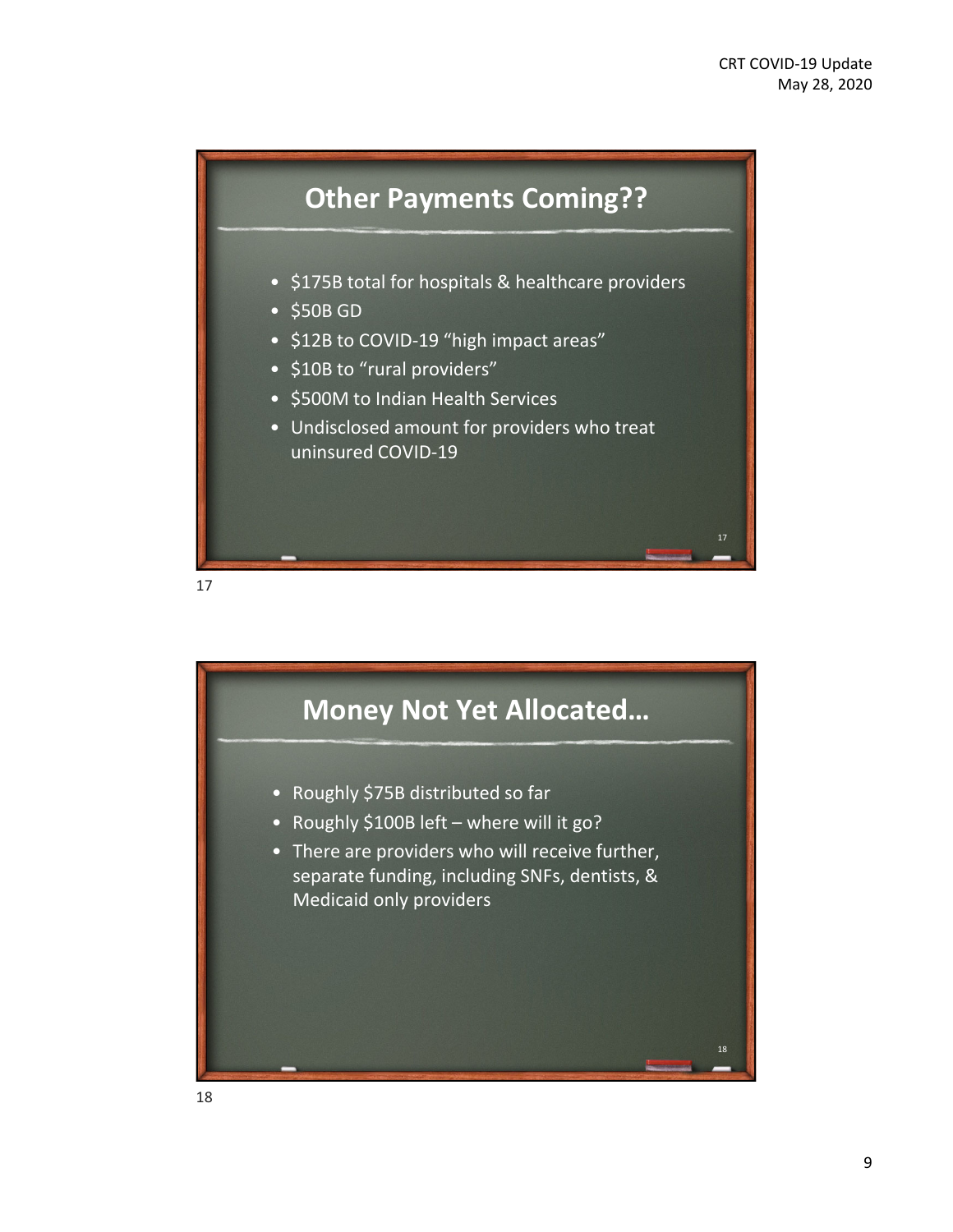

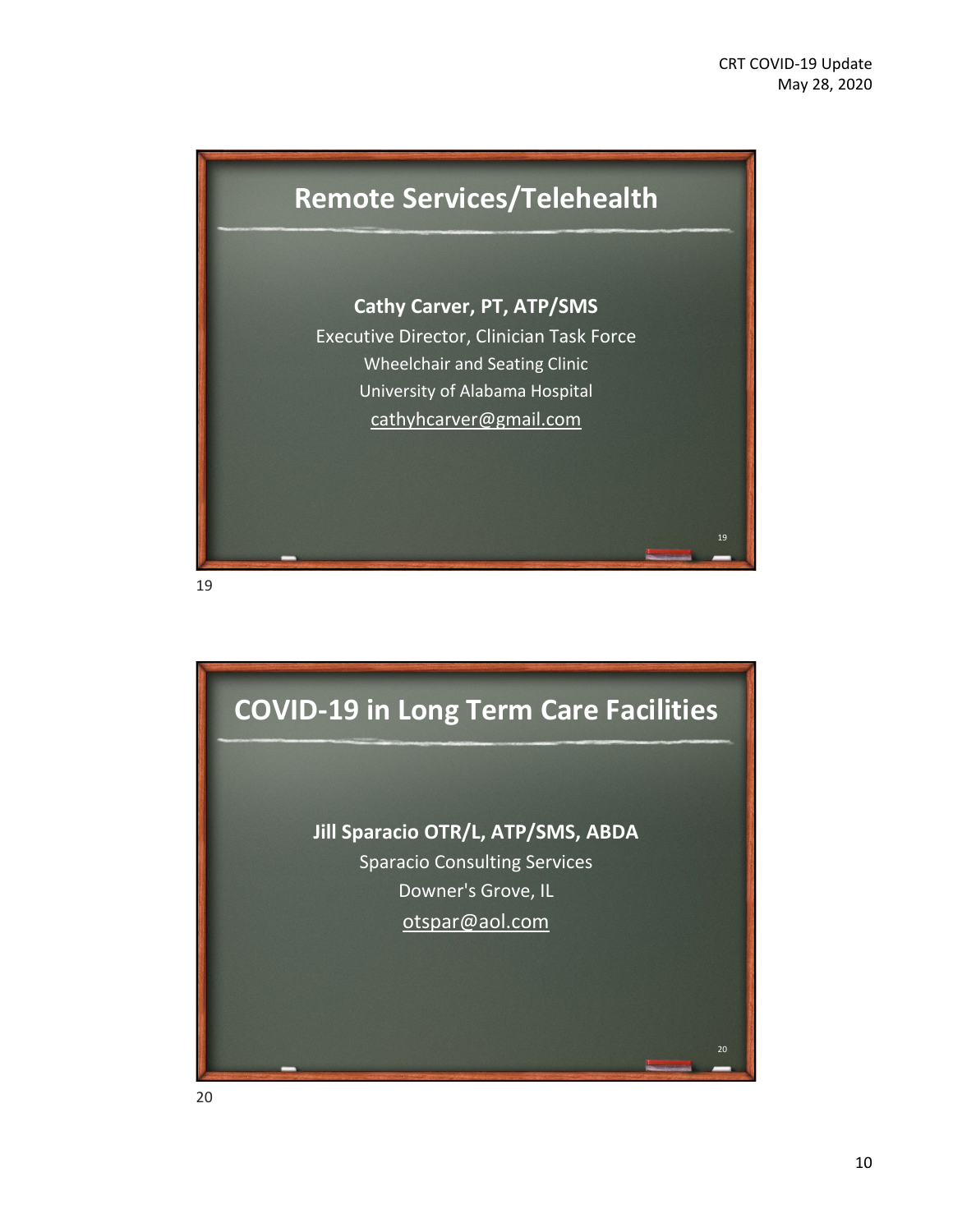

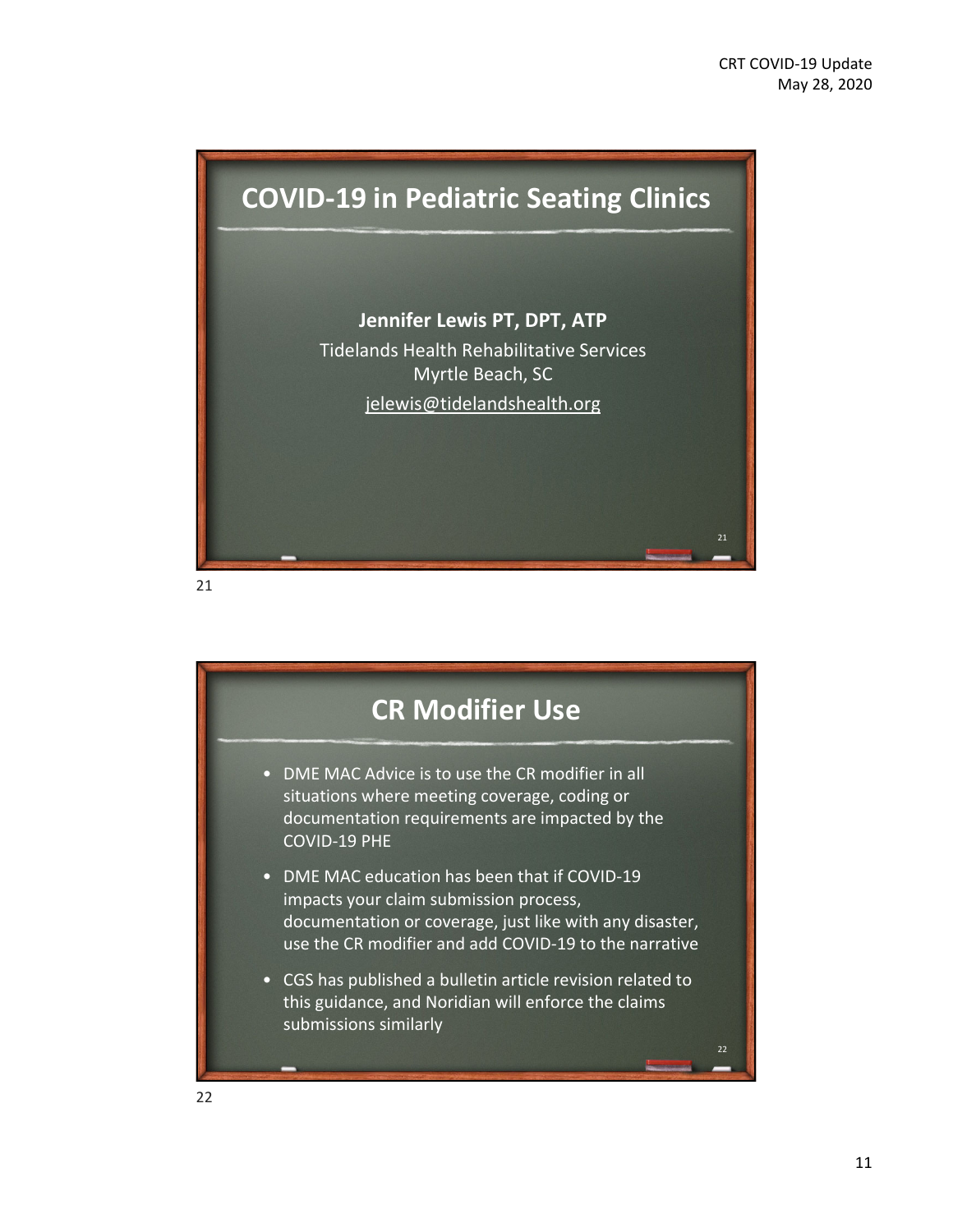

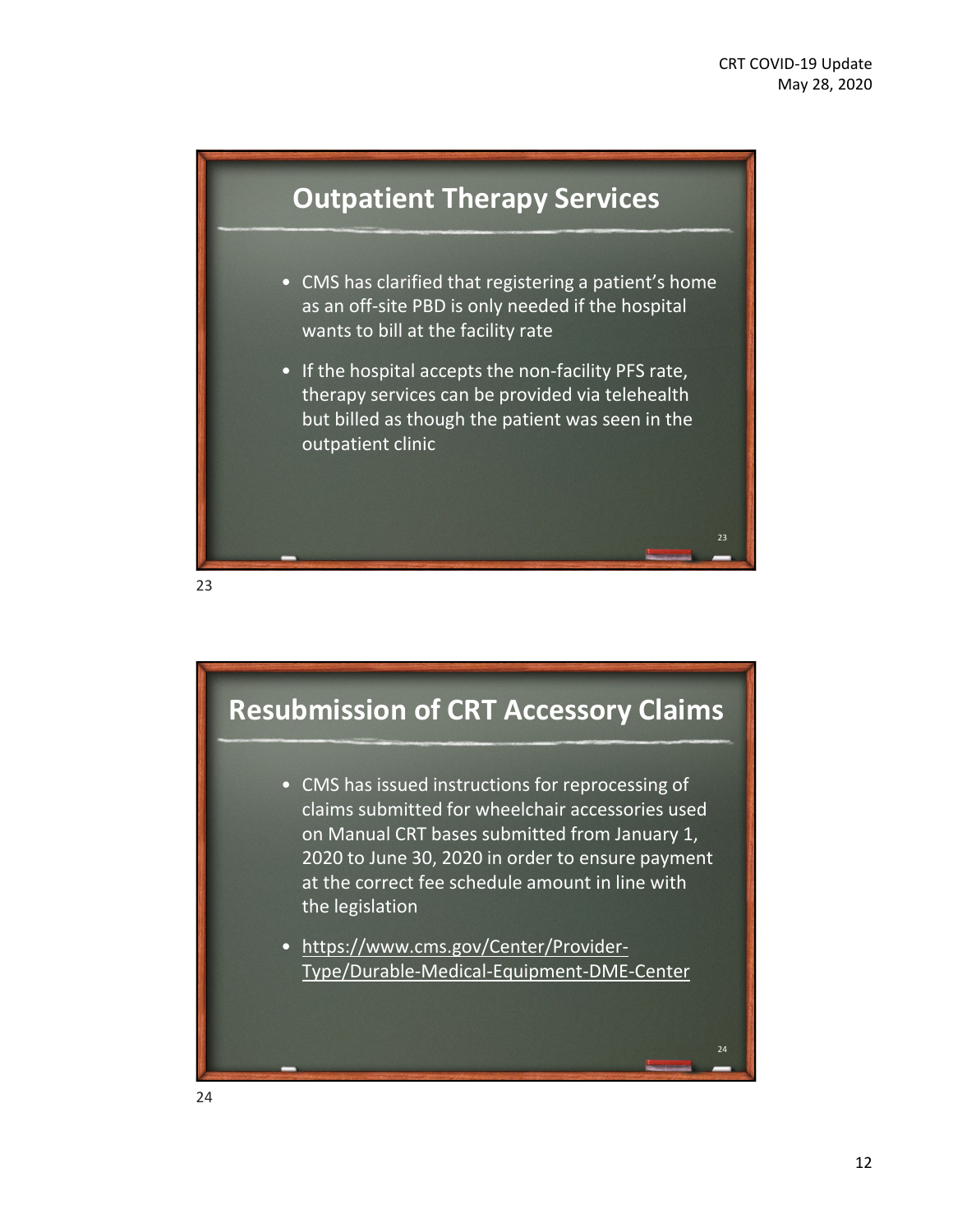